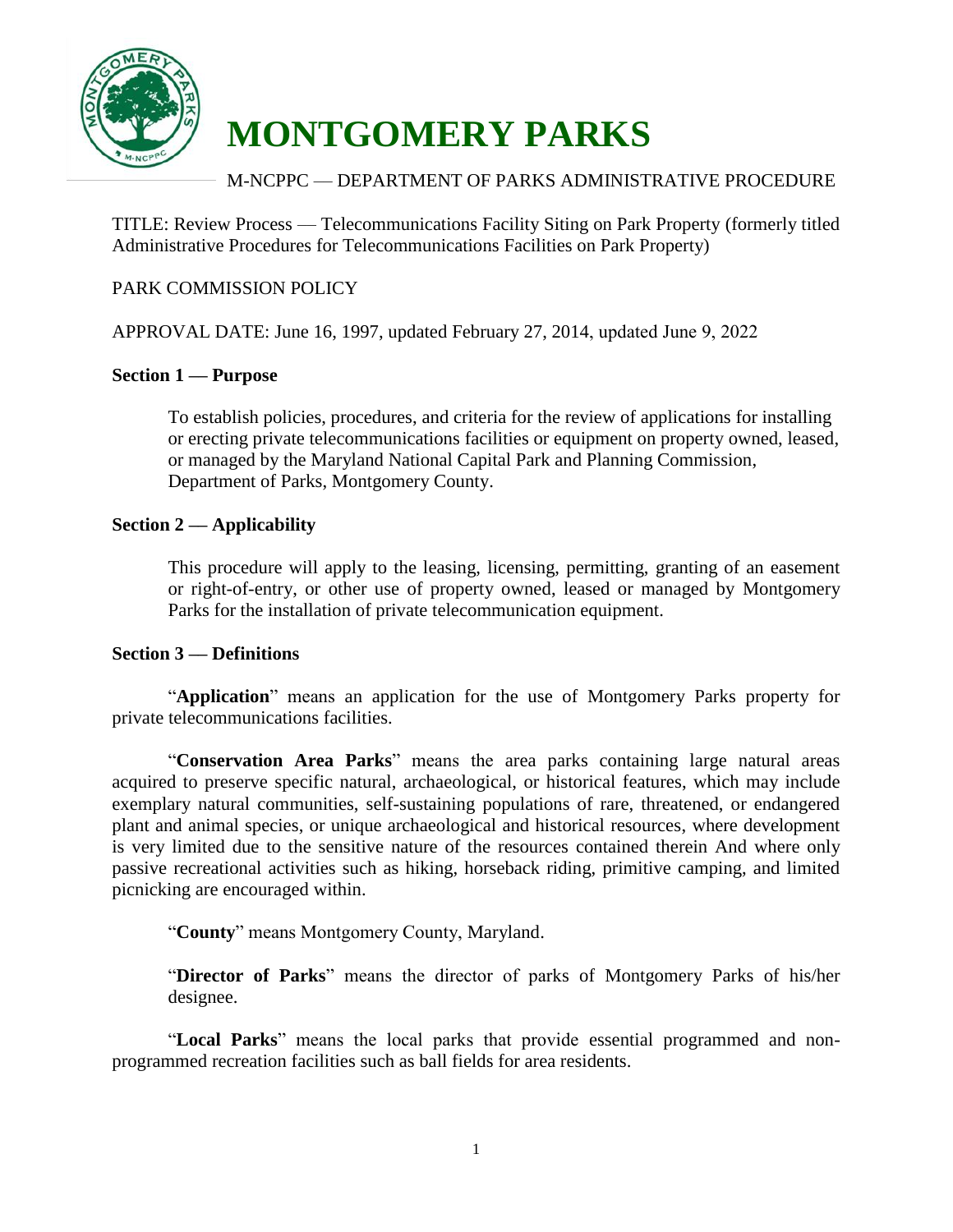"**MCPB**" means the five-member Montgomery County Planning Board, part of M-NCPPC.

"**M-NCPPC**" means The Maryland-National Capital Park and Planning Commission.

"**M-NCPPC Property**" means any real property, improved or unimproved, that is owned, leased, managed, or otherwise under the control of M-NCPPC or the Montgomery Parks.

"**Montgomery Parks**" means M-NCPPC's Montgomery County Department of Parks.

 adjacent to residential areas that are generally received through dedication during the subdivision process, which parks generally include small streams, storm water management facilities, regenerating forests, and woodlots, and provide important habitat for urban wildlife, corridors "**Neighborhood Conservation Areas**" means the small, undeveloped parkland areas for the movement of plants and animals, open space, visual relief from the built environment, and watershed protection.

 recreation needs of nearby residents, which will typically include general neighborhood park "**Neighborhood Parks**" means the parks that are designed to serve the informal facilities like playgrounds, tennis and basketball courts, sitting, and informal recreation.

 "**PROS**" means the Montgomery County Park, Recreation and Open Space Master Plan, the adopted policy guide for the development, acquisition, and use of parks within the County.

 "**Recreational Parks**" means the large parks that preserve less natural area than Regional Parks but serve a variety of county-wide recreation needs, including providing multiple athletic facilities for individual and team sport participation (e.g., athletic fields, tennis and basketball courts, picnic and playground areas, and/or swimming pools).

 "**Regional Parks**" means the large parks with typical acreage over 200 acres that contain a wide range of recreation opportunities and facilities, while reserving two-thirds of the parklands for conservation-related purposes.

"**Special Parks**" means the parks that possess features of historic, cultural, agricultural, or other special significance.

 "**Stream Valley Parks**" means the park system that includes stream valley parks located throughout the county providing natural areas within close proximity to most residents for hiking, fishing, picnicking and enjoying nature.

"**TFCG**" means the Montgomery County Transmissions Facility Coordinating Group.

 "**Urban Parks**" means those parks with small open spaces that provide green buffers or civic green centers in highly urbanized areas, and generally include some recreation facilities such as landscaped sitting areas, walkways, play equipment and, in some cases, various types of paved courts.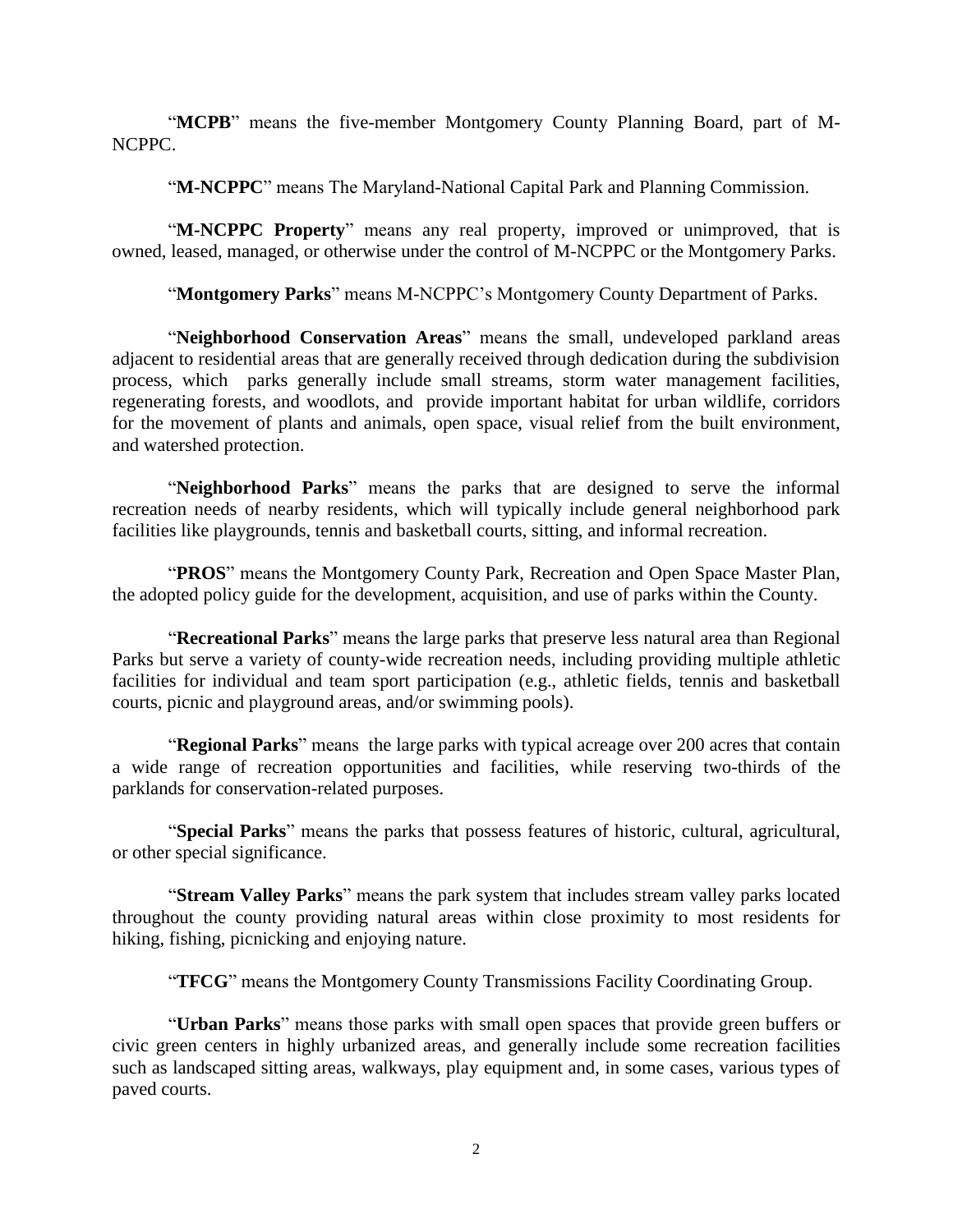"**User Agency**" means an agency in occupancy, possession, or control of a facility or parcel of property.

#### **Section 4 –– Policy**

- 4.1 It is the policy of the County in general, and Montgomery Parks in particular, to support the mission of TFCG in the identification of appropriate public sites for location of private telecommunications facilities, the collocation of those facilities where feasible, and minimization of the adverse impact to citizens and telecommunications providers. TFCG records and recommendations are considered as part of the review of Montgomery Parks applications for use of park property for any telecommunication purposes.
- 4.2 The use and availability of park sites for private telecommunications facilities is predicated upon the M-NCPPC adopted park type classification system found in the PROS Plan, as amended.
- 4.3 Decisions on the use of the Montgomery Parks property for private telecommunications use will be made in a consistent, reasonable, timely, and non-discriminating public process.
- 4.4 Review and comment on new facility applications will be solicited from the public, and other agencies.
- 4.5 Applications that respond to or directly support the telecommunications needs of the Montgomery County Government, Montgomery Parks, or other public agencies will be treated as priority over applications for primarily or entirely private use.
- treated as priority over applications for primarily or entirely private use.<br>4.6 Leasing of Montgomery Parks property for the installation of private telecommunications facilities will be accomplished in accordance with existing State and County law and regulation, as appropriate, including Land Use Article, Title 17, Section 17-204 of the Annotated Code of Maryland, as amended, and applicable M-NCPPC Regulation which sets forth the process for leasing M-NCPPC property.
- 4.7 Every effort will be made to ameliorate and/or avoid adverse environmental impacts associated with the siting of these facilities on park property.
- 4.8 Montgomery Parks will not enter into any agreement for the use of its park property until and unless the application for such use has been reviewed and recommended by the TFCG, to ensure that all collocation options and overall feasibility of the proposal have been evaluated by the TFCG, in accordance with the provisions of Executive Regulation 14-96. [See 5.2 for details].
- 4.9 All lease agreements for the use of park property for private telecommunications purposes will not be executed by the M-NCPPC until and unless applicant has fully complied with all provisions of the County Code, COMCOR, Zoning Ordinance, special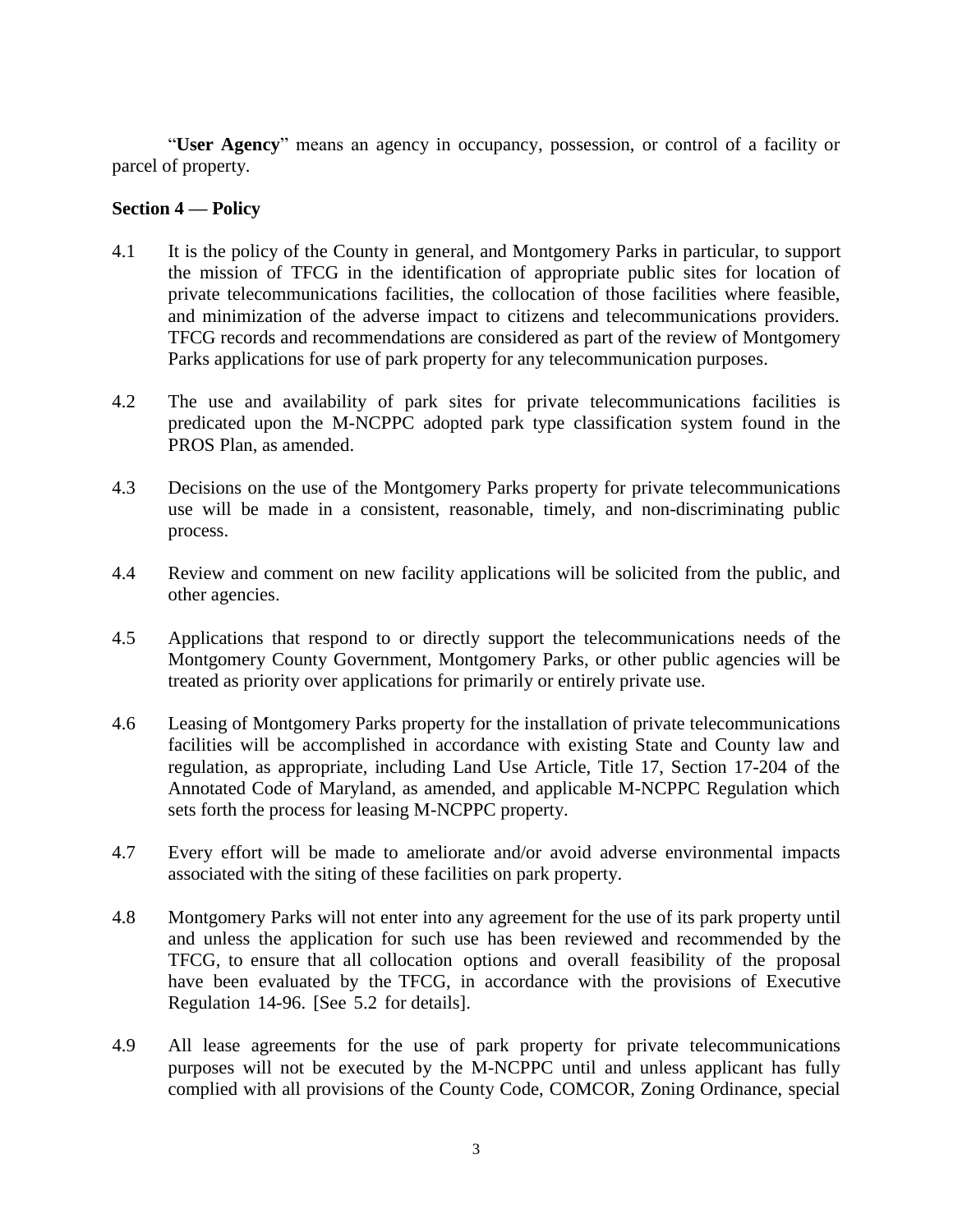exception approval process, building permit, and any other approval, certification or permit that may be required by law or regulation.

- 4.10 considered as appropriate, if there is Montgomery Parks may consider exceptions to which park site classification may be
	- a) an overarching public communications need that cannot be accommodated at any other site; or
	- b) sufficient compatible site characteristics such as being adjacent to a private industrial use; or
	- c) the presence of an existing utility immediately adjacent to the proposed site.

### **Section 5 – Responsibilities and Authority**

- $5.1$  approval process for private telecommunications facilities on Montgomery Parks owned The Director of Parks is responsible for the overall coordination of the review and and managed property, and will:
	- a) Coordinate Montgomery Parks and County agency input to review of applications.
	- b) Negotiate terms and conditions of leases with prospective tenants.
	- c) Prepare and process licensing and easement agreements for the use of the Montgomery Parks property.
	- d) Provide oversight and management of facilities that are under lease to telecommunications tenants.
- $5.2$  may be considered in connection with applications received by the County or the TFCG, and will provide technical assistance to the Montgomery Parks in the evaluation of The TFCG will identify existing or potential government telecommunications needs that applications.
- 5.3 5.3 The TFCG will provide advice and recommendations to the Montgomery Parks on
	- a) feasibility and overall merit of applications received,
	- b) collocation opportunities; and
	- c) TFCG's recommendation on each application.
- 5.4 facilities site locations, and use of Montgomery Parks owned property for The MCPB will review and approve all applications for wireless communications telecommunications facilities.

#### **Section 6 –– Procedures**

 $6.1$  Montgomery Parks property for private telecommunications installation. The Director of Parks will receive and consider all applications for the use of the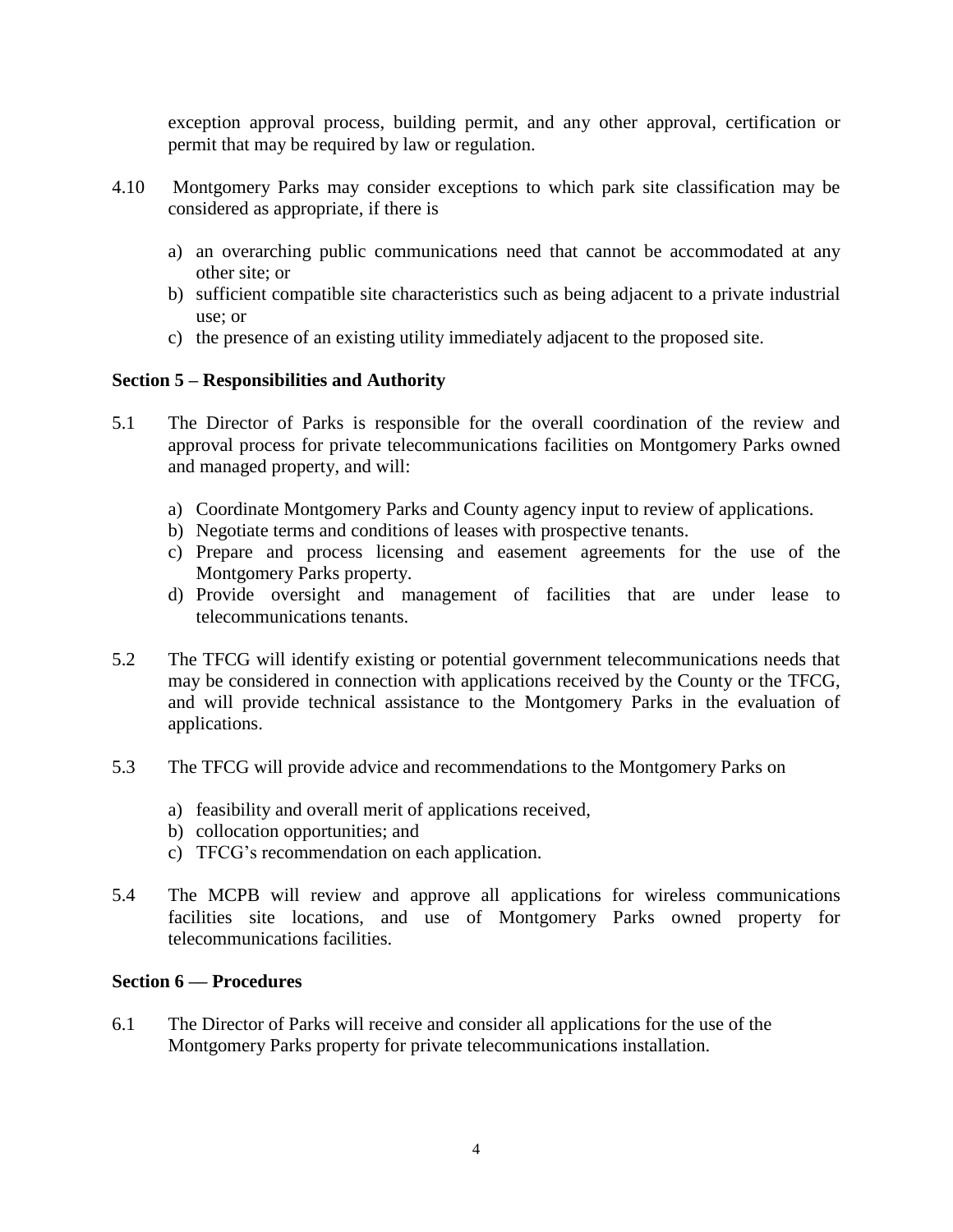- $6.2$ seeking to use the Montgomery Parks property for telecommunications purposes.
- 6.3 Montgomery Parks shall respond to site location requests by conducting a site visit to determine initial feasibility of the proposed site location. Feedback on the site location request consists of preliminary locations for structures and identifying potential conflicts with park master plans or existing facilities or equipment. Upon completion of a site visit, the applicant must then complete the application for a telecommunications facility lease agreement, which includes a non-refundable fee. The Director of Parks will provide preliminary feedback upon request from any applicant seeking to use the Montgomery Parks property for telecommunications purposes.<br>
6.3 Montgomery Parks shall respond to site location req
- 6.4 illustrative flow chart of the lease application approval process and lease application form for installing private telecommunications facilities on the Montgomery Parks property. The Director of Parks may adopt other ancillary documents to this Policy, including any

#### **Section** *7* **– Park Site Selection Criteria**

- $7.1$  considering the availability of park property for the subject use made on a hierarchal The decision by the Montgomery Parks will be guided by the site selection criteria system based upon the PROS classification of each park type within the system.
- $7.2$  be evaluated on its own individual merits, taking into consideration that no two park sites All applications will be evaluated on a case-by-case basis and park site compatibility will are exactly alike.
- 7.3 Park types suitable for telecommunication facility site considerations are:
	- Bennett, and South Germantown. A compatible use location must be found within may be made where appropriate design solutions can be demonstrated (e.g., light a) Regional Parks: Black Hill, Cabin John, Wheaton, Rock Creek, Fairland, Little each park, such as maintenance yards, but not in active recreational areas. Exceptions standards for ball fields).
	- Fairland, and South Germantown. A compatible use location must be found within may be made where appropriate design solutions can be demonstrated (e.g., light b) Recreational Parks: Olney Manor, Martin Luther King, Jr., Ovid Hazen Wells, each park, such as maintenance yards, but not in active recreational areas. Exceptions standards for ball fields).
- telecommunications facilities are not permitted in or on the following areas: 7.4 Within the Regional and Recreational Parks listed in Sections 7.2 and 7.3, the
	- a) Steep slopes;
	- b) Stream valleys and their associated buffer areas;
	- c) Natural resource and wetland areas;
	- d) Heavily forested areas with mature tree canopy areas;;
	- e) Designated wildlife habitat sanctuaries;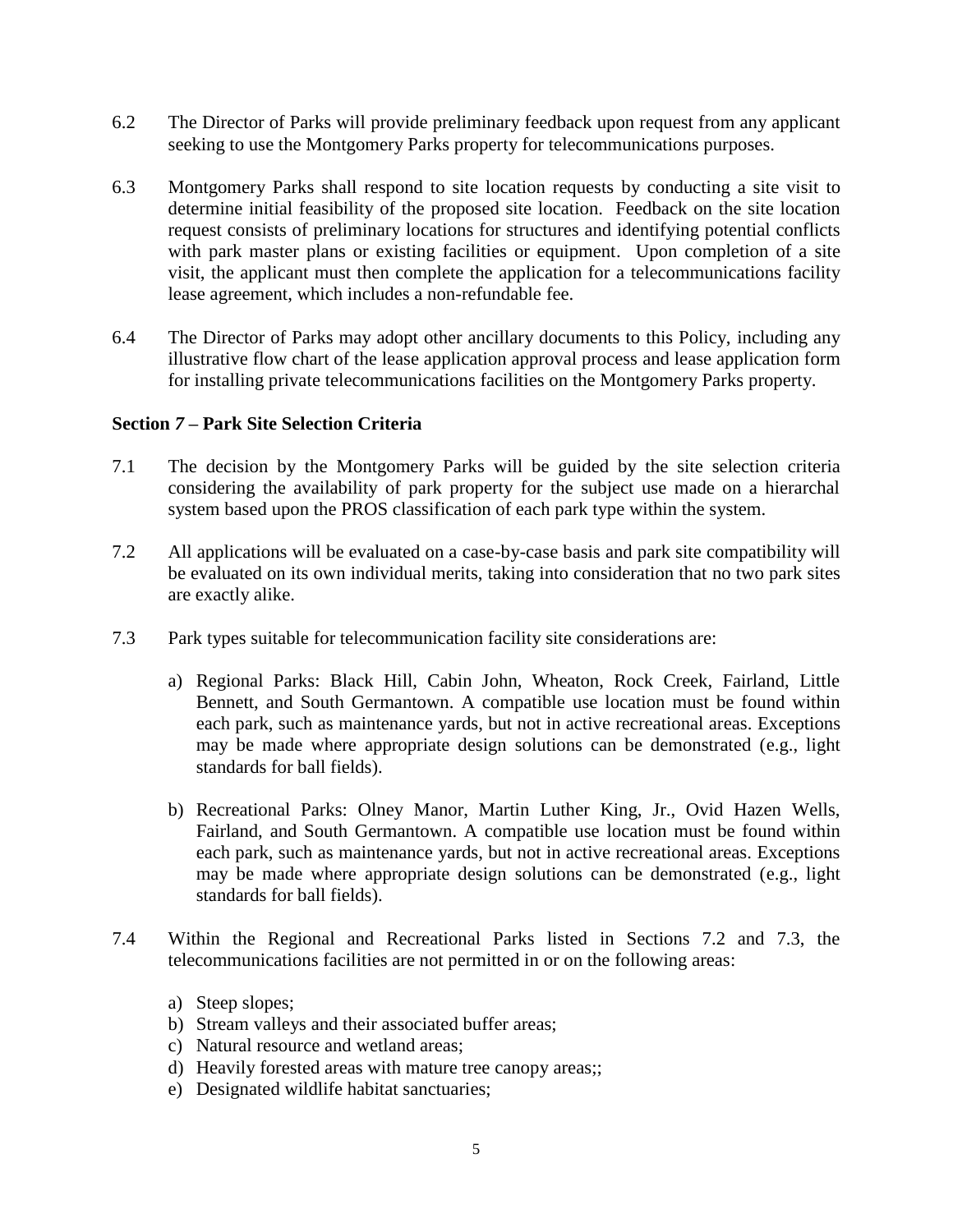- f) Sites of historical significance; and
- g) Sites of cultural significance.
- $7.5$  telecommunications facility use, unless a design solution has been identified which will serve to minimize and/or mitigate the impact of the proposed facility on the surrounding community. Examples of such solutions may include, but not be limited to: designing a The selection of parks with 15 acres or less of acreage will not be encouraged for ball field light standard to be used as a monopole, and siting a monopole in such a fashion that its visibility is minimized to the majority of the surrounding communities.
- 7.6 The following park types shall not be considered for use for telecommunication facility sites:
	- a) Special Parks: Woodlawn, Rockwood, and Agricultural History Farm Park;
	- b) Conservation-oriented parks (i.e., stream valley parks and conservation parks);
	- c) Urban parks;
	- d) Neighborhood parks;
	- e) Neighborhood conservation areas; and
	- f) Local parks.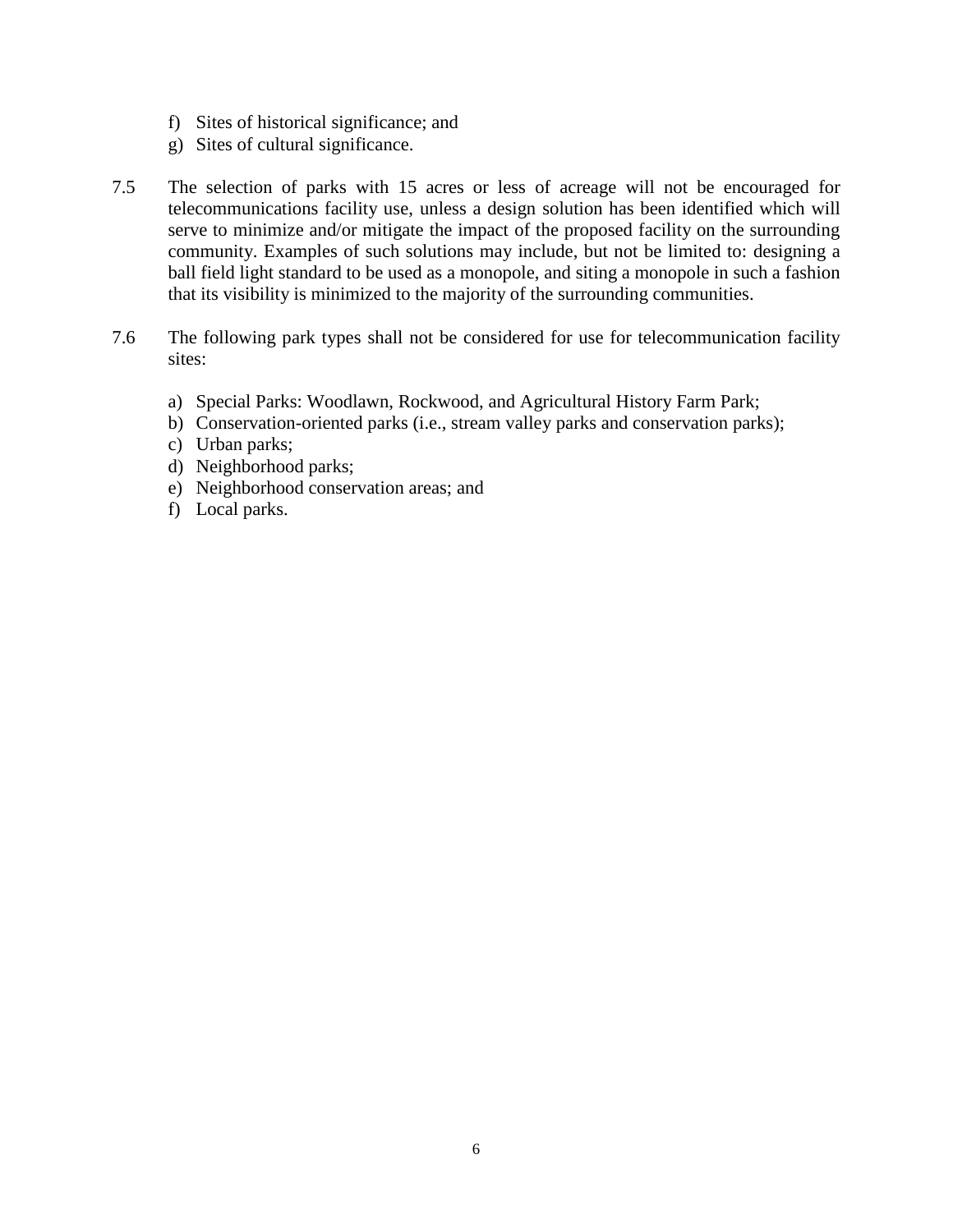

# **MONTGOMERY PARKS**

M-NCPPC Property Management Office\*Facilities Management Division 8301 Turkey Thicket Dr., Second Floor Gaithersburg, MD 20879 **301-495-2520** 

 *Application for Telecommunications Facility Lease Agreement* 

Non-Refundable Fee: \$[1,500.00](https://1,500.00)

| required with this application, payable to M-NCPPC. | I hereby certify that I have read and understand the M-NCPPC-MONTGOMERY PARKS Administrative Procedures and<br>Policy for Telecommunications Facilities, and that the information and the statements submitted in this application<br>and package are true, complete, and accurate, and are made in good faith, and that the individual signing below has<br>authority to act on behalf of the owner of the proposed facilities. Payment of a non-refundable \$1,500.00 Fee is |
|-----------------------------------------------------|--------------------------------------------------------------------------------------------------------------------------------------------------------------------------------------------------------------------------------------------------------------------------------------------------------------------------------------------------------------------------------------------------------------------------------------------------------------------------------|
|                                                     |                                                                                                                                                                                                                                                                                                                                                                                                                                                                                |
|                                                     |                                                                                                                                                                                                                                                                                                                                                                                                                                                                                |
|                                                     | Specific Zone of Property: ______________________Acres: _______________________Planning Area: ________________                                                                                                                                                                                                                                                                                                                                                                 |
|                                                     |                                                                                                                                                                                                                                                                                                                                                                                                                                                                                |
|                                                     |                                                                                                                                                                                                                                                                                                                                                                                                                                                                                |
|                                                     |                                                                                                                                                                                                                                                                                                                                                                                                                                                                                |
|                                                     |                                                                                                                                                                                                                                                                                                                                                                                                                                                                                |
|                                                     | Facility latitude/longitude (Decimal Degrees): _________________________________                                                                                                                                                                                                                                                                                                                                                                                               |
|                                                     |                                                                                                                                                                                                                                                                                                                                                                                                                                                                                |

 This form is not an application for a Park Construction Permit. A Park Construction Permit is applied for separately upon receipt of all governmental approvals. **\_\_\_\_\_\_\_\_\_\_\_\_\_\_\_\_\_\_\_\_\_\_\_\_\_\_\_\_\_\_\_\_\_\_\_\_\_\_\_\_\_\_\_\_\_\_\_\_\_\_\_\_\_\_\_\_\_\_\_\_\_\_\_\_\_\_\_\_\_\_\_\_\_\_\_\_\_\_\_\_\_\_\_\_\_\_\_\_\_\_\_\_\_\_\_\_\_\_\_\_\_\_\_\_\_\_\_\_\_\_\_\_\_\_\_\_\_\_\_\_\_\_\_\_\_\_**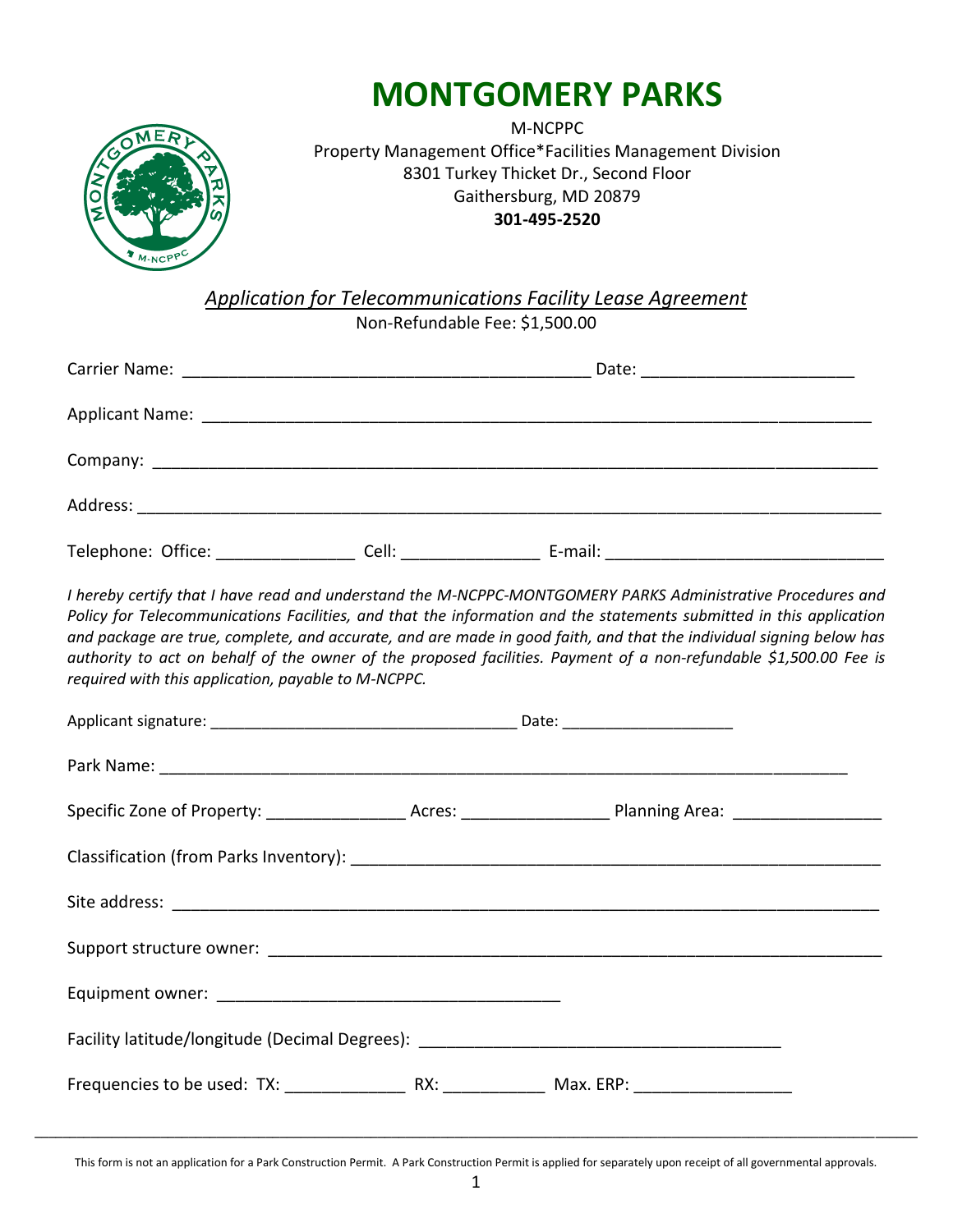Proposed facility installation (complete the information requested and provide a detailed description of the proposed installation):

- 1. Up to \_\_\_\_\_\_\_' [monopole] [lightpole/monopole] [monopole/flagpole] [monopole/treepole] [lattice tower] [antenna support structure] ("Antenna Support Structure") and related [lattice tower] [antenna support structure] ("Antenna Support Structure")<br>communications equipment (the "Communications Facility") and \_\_\_\_\_ (#) Antennas.
- 2.  $\gamma$   $\alpha$   $\gamma$   $\gamma$   $\gamma$  Shelter to house BTS equipment
- 3. \_\_\_\_\_\_\_\_\_\_ Ice Bridge from shelter to Antenna Support Structure
- 4. **Electric and telephone service**
- 5. \_\_\_\_\_\_\_\_\_\_ Other\_\_\_\_\_\_\_\_\_\_\_\_\_\_\_\_\_\_\_\_\_\_\_\_\_\_\_\_\_\_\_\_\_\_\_\_\_\_\_\_\_\_\_\_\_\_\_\_\_\_\_\_\_\_\_\_

Attachments Required:

 Detailed site information: A printout of the aerial imagery and property information from the M–NCPPC's [www.mcatlas.com](http://www.mcatlas.com/) website showing the property where the proposed installation is physically located.

1. A legible vicinity map showing the property and surrounding major roadways.

 2. Attach 11" x 17" size design and site plans that show an elevation drawing of the structure and an overhead view of the structure on the property and detailed drawings of the equipment area and structures. Drawings should include the location of proposed buildings, their size and the total compound size, and include equipment cabinets, or shelters, distances from the structure to property lines and to the nearest off-site dwelling, and lot size (clearly identify existing versus proposed facilities). Identify all proposed easements needed for cabling from off-site property, and show the underground cabling routing for power and communications. Show the proposed backup generator system location, type and fuel (no underground tanks are permitted, and preference is for natural gas). Include proposed reforestation or new planting locations. Include removals of existing, and installations of new pavement, or gravel. Show the proposed line of disturbance. Drawings should include a measurable scale. Show the ZONING for all adjacent properties.